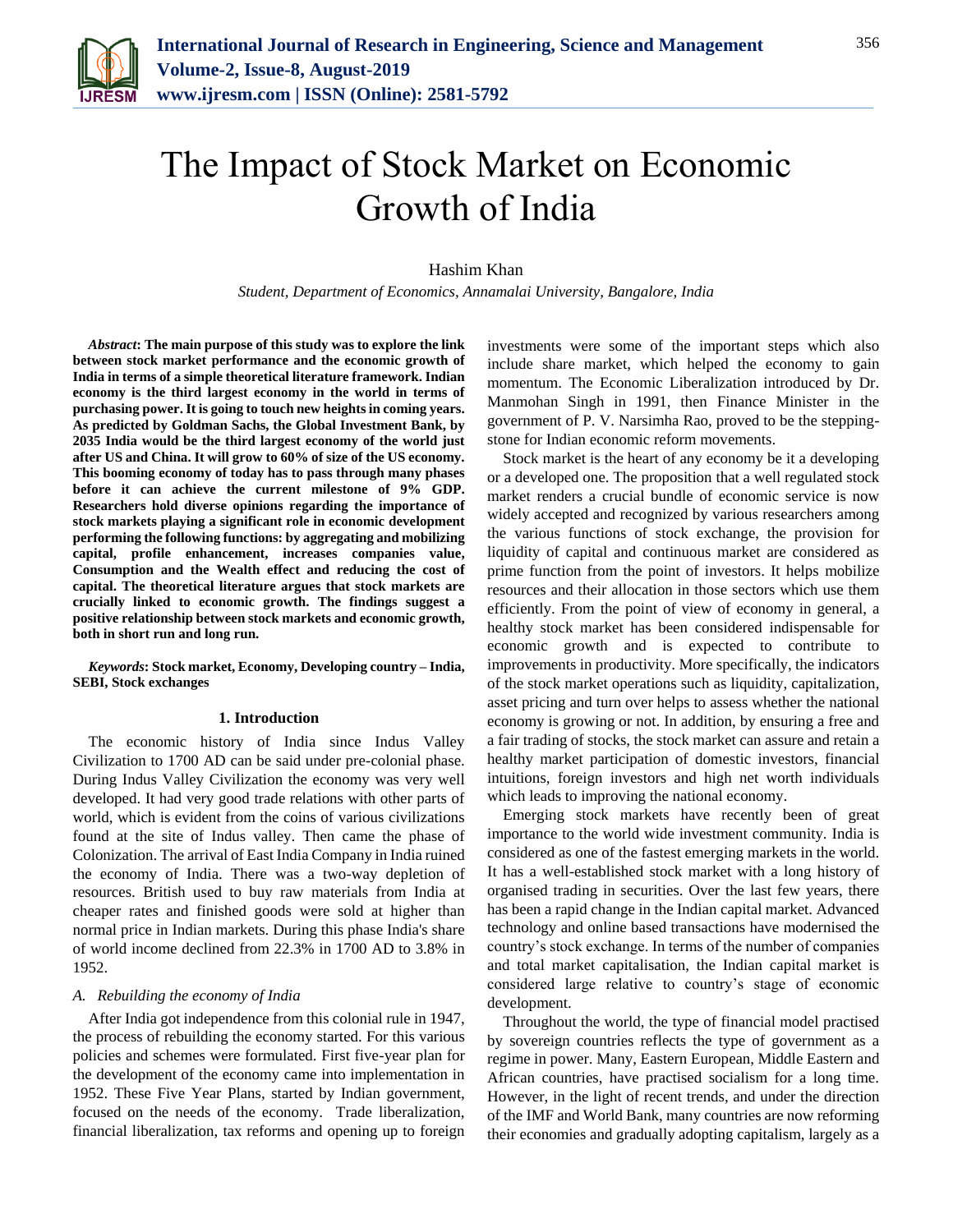

result of the failure of socialism and particularly in order to rescue their economies. In this context, the World Bank (1994, 1989) has argued for the establishment and promotion of stock markets in developing countries in line with those existing in developed countries.

# **2. Meaning and definition**

The word "Stock Exchange" is made from two words 'Stock' and Exchange. Stock means part or fraction of the capital of a company, and Exchange means a transferring the ownership; representing a market for purchasing and selling. Thus, we can describe the stock exchange as a market or a place where different types of securities are bought and sold. Securities traded on a stock exchange include shares issued by companies, unit trusts, derivatives, pooled investment products and bonds. As the stock exchange deals in all types of securities, it is known as 'securities market' or 'securities exchange' also. A stock exchange is a secondary market of securities because the trading happens only for the securities that have already been issued to the public and now being allowed to be traded on the floor of a stock exchange after getting listed with the stock exchange. The initial offering of stocks and bonds to investors is by definition done in the primary market and subsequent trading is done in the secondary market.

The Securities Contracts (Regulation) Act, 1956 has defined stock exchange as an "*association, organization or body of individuals, whether incorporated or not, established for the purpose of assisting, regulating and controlling business of buying, selling and dealing in Securities*."

According to Pyle, "*security exchanges are market places where securities that have been listed thereon may be bought and sold for either investment or speculation*".

K.L. Garg has described the stock exchange as "*an association of persons engaged in the buying and selling of stocks, bonds and shares for the public on commission and guided by certain rules and conditions.*"

Johnson suggested that "*The stock markets are a complex of institutions and mechanisms through which funds for purposes longer than one year are pooled and made available to business, government, and individuals and through which instruments already outstanding are transferred. The stock markets are well organised and are local, regional, national, and world-wide in scope.*"

What is a Stock Exchange?

We know that companies can raise capital by issuing shares or debentures known as corporate securities and governments also issue bonds and instruments known as government securities to raise funds from the public. Investors hold securities either to earn income by way of interest or dividend or to gain capital appreciation due to increase in the price of the security over time. But investors cannot sell them without finding a buyer for the same. Similarly, people with accumulated savings or the institutions having surplus funds may also like to invest their funds in various securities and they also cannot do that without finding a seller.

Stock exchange is an organization which facilitates this process of buying and selling existing securities by providing a medium for buyers and sellers to interact with each other. As there could be a large number of buyers and sellers who want to trade in a particular security, stock exchanges facilitate arriving at trading price based on supply and demand by providing a medium. They help both buyers and sellers arrive at a mutually satisfactory price.

# **3. Features of stock exchanges**

Based on the above discussion and definitions, given below are the main features of Indian stock exchange:

- 1. *Organized Market:* Stock exchange is an organized market of securities (shares, debentures, bonds, etc.) where the securities are bought and sold on the floor of a stock exchange. All transactions are regulated by the rules and bye-laws of Securities Exchange Board of India (SEBI).
- 2. *Formation & Membership:* A stock exchange is generally registered as an association or a society or a company. The membership of the stock exchange is restricted to a certain number, and new members are admitted only when there are vacancies. Every member has to pay the prescribed membership fee.
- 3. *Only Members Can Trade:* Stock exchange is only open to the members of exchange also known as brokers. Brokers act as an agent of the buyers and sellers of shares, debentures and bonds. In a stock exchange, transactions take place between members or their authorized agents on behalf of the investors.
- 4. *Listed Securities:* To be able to trade a security on a certain stock exchange, it must be listed on the respective stock exchange as per the guidelines issued by SEBI. The stock exchanges do not allow trading in each and every company's securities. Companies which want their securities to be traded on the floor of a stock exchange have to fulfil certain conditions. The stock exchange satisfies itself about the genuineness and soundness of the company to protect the investors from being cheated. Exchanges maintain records at a central location of such securities but now the trade is increasingly moving from physical places to electronic networks enabling speed and reducing cost.

# **4. Functions of stock exchanges**

Stock exchange is one of the most important financial intermediaries and plays a very important role in the capital formation and economic development of the country. Given below are some important functions of stock exchanges from economic point of view:

1. *Marketability of Securities:* The stock exchange provides for easy marketability of securities as securities can be bought and sold conveniently on the floor of the stock exchange. The Stock Exchange provide companies with the facility to raise capital for expansion through selling shares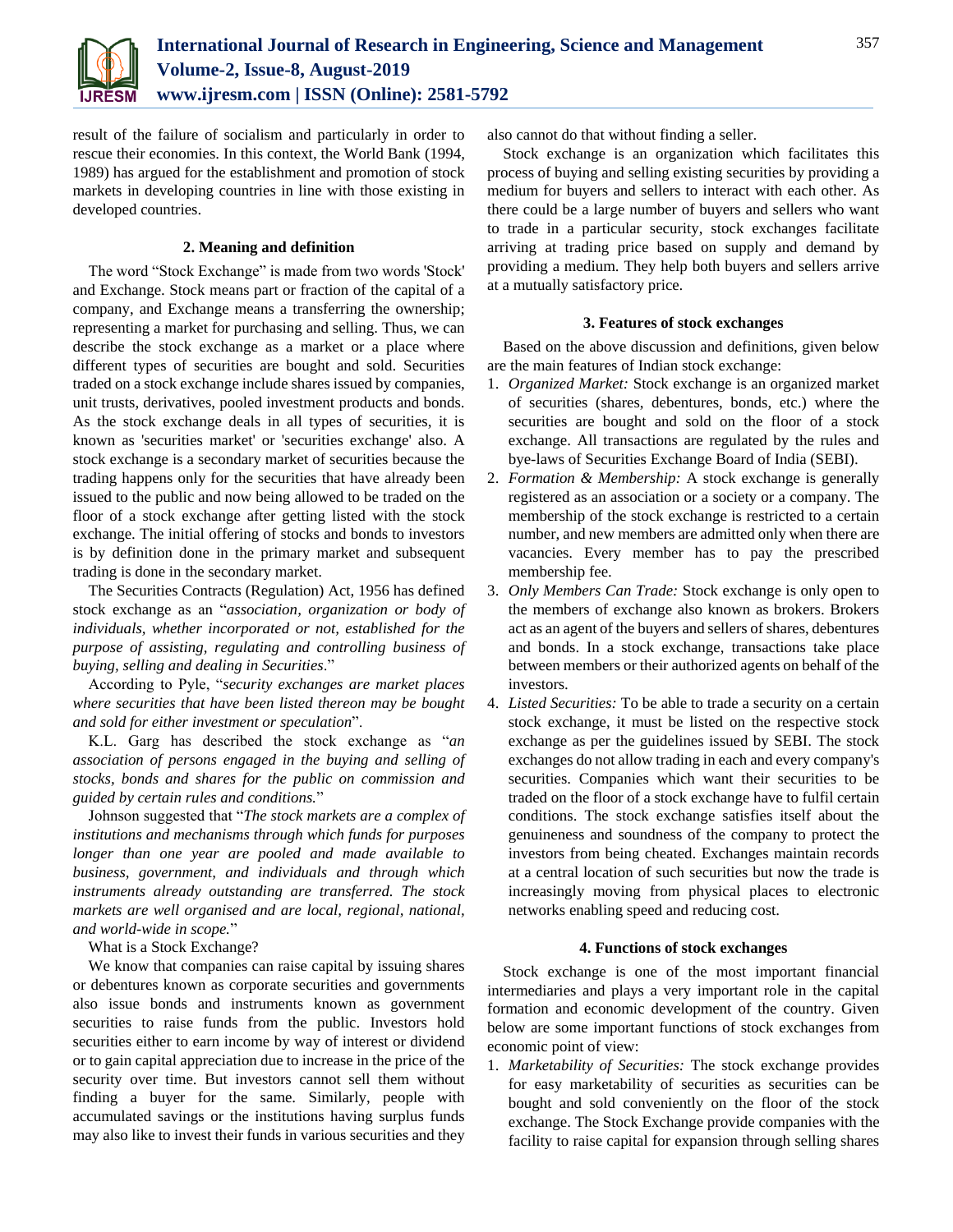

to the investing public and on the other hand provides investors with a platform to trade these shares.

- 2. *Price Determination & Continuity:* Since transactions take place regularly on a stock exchange there is continuity in the dealings. Supply and demand in stock markets are driven by various factors and this balance of supply and demand affects the price of stocks. These price gets duly recorded and reported in the newspapers for the benefit of investing public. Besides, stock exchanges have defined rules and regulations to moderate price fluctuations to ensure continuity in buying and selling.
- 3. *Mobilizing Surplus Savings:* Stock exchange is an integral part of the capital market of a country. When people draw their savings and invest in shares (through an IPO or the issuance of new company shares of an already listed company), this leads mobilization of funds to help companies finance their organizations. They facilitate the process by which the savings from all parts of country gets channelized as investment into industrial and commercial undertakings financing their capital requirements. This promotes business activity resulting in stronger economic growth and higher productivity levels of firms.
- 4. *Barometer of the Economy:* The share prices fluctuate on stock exchanges as a result of underlying market forces. The intensity of buying and selling of securities and the corresponding rise or fall in the prices of securities reflects the investors' assessment of the economic and business conditions. Share prices tend to rise or remain stable when companies and the economy show signs of stability and growth whereas they might fall sharply at the time of an economic recession, stagnation, depression, or financial crisis. Change in security prices are known to be highly sensitive to changing economic, social and political conditions and hence act as a barometer of economic and business conditions.
- 5. *Mobility of Capital:* Investing in other businesses require huge capital outlay whereas investing in shares is open to both the large and small stock investors. Stock exchanges furnish an open and continuous market for small investors and their savings that are invested in securities are converted into cash for reinvestment in other securities. Thus, stock exchanges provide mobility to capital and facilitate sound investment. Savings are encouraged when people come to invest in stock exchange.
- 6. *Profit Sharing & Resource Allocation:* As a result of stock market transactions, funds flow from the less profitable to more profitable enterprises. All type of stock investors whether they are individuals, professional stock investors, institutional investors earn capital gains through dividends and stock price increases. This enables them to share in the wealth of profitable businesses. Industries which have potentials of growth are able to attract the savings of people towards their ventures relatively more than those which have no such prospects. Thus, financial resources of the

economy are allocated on a reasonable basis. Unprofitable and troubled businesses may result in capital losses for shareholders.

- 7. *Speculation:* The stock exchanges are also fashionable places for speculation and bring equilibrium in the prices of securities which are bought and sold by speculators. In a financial context, the terms "speculation" and "investment" are actually quite inter-related because "investment" means the act of placing money in a financial vehicle with the intent of producing returns over a period of time. Speculators generally buy securities in anticipation of rise in the prices. As a result of their buying, prices do not decline as low as might have been the case without their buying and vice versa hence regulating excessive price fluctuations.
- 8. *Liquidity:* This is the most important function provided by the stock exchanges. The capital investments are generally long term and if shareholder wants their investment back, in a physical scenario, it will result in winding up the company and selling its assets to discharge the money. Investors usually prefer liquidity of their investment. The stock markets facilitate and provide that assurance to investors. These are markets which facilitate buying and selling of securities assuring liquidity of investments which goes to serve the investor's need.
- 9. *Corporate Governance:* As stock exchanges facilitate ownership of companies to be help by a wide and varied scope of owners, companies generally tend to improve management standards and efficiency to satisfy the demands of these shareholders. To safeguard the interest of investors more stringent rules are imposed by public stock exchanges and the government on public corporations when compared to privately owned enterprises. Every stock exchange defined its own rules and regulations for the control of operations of the exchange. Only members are allowed to deal in securities and make transactions. As the members have to transact their business strictly according to the rules, the investors' interests are safeguarded against dishonesty or malpractices. Traded public companies tend to have better management records than privately held companies.

# **5. Indian stock market types**

Primarily there are two types of stock markets-the primary market and the secondary market. This is true for the Indian stock markets as well. Basically the primary market is the place where the shares are issued for the first time. So when a company is getting listed for the first time at the stock exchange and issuing shares – this process is undertaken at the primary market. That means the process of the Initial Public Offering or IPO and the debentures are controlled at the primary stock market. On the other hand, the secondary market is the stock market where existing stocks are bought and sold by the retail investors through the brokers. It is the secondary market that controls the price of the stocks. Generally, when we speak about investing or trading at the stock market we mean trading at the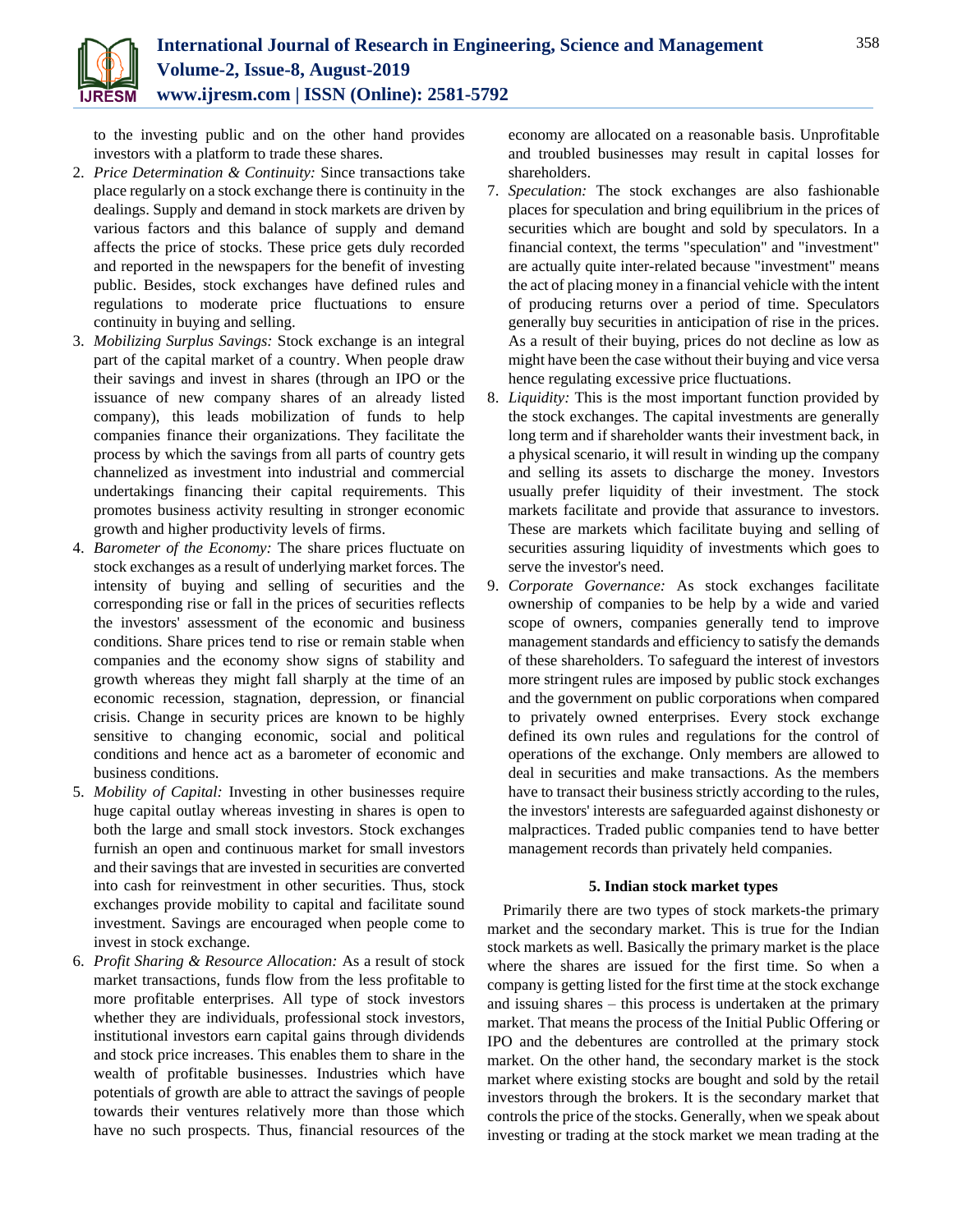

secondary stock market. It is the secondary market where we can invest and trade in the stocks to get the profit from our investment.

Now these are the broadest classification of the stock markets that is true for any country as well as India. But the Indian stock markets can be divided into further categories depending on various aspects like the mode of operation and the diversification in services. First of the two largest stock exchanges in India can be divided on the basis of operation. While the Bombay stock exchange or BSE is a conventional stock exchange with a trading floor and operating through mostly offline trades, the National Stock Exchange or NSE is a completely online stock exchange and the first of its kind in the country. The trading is carried out at the National Stock Exchange through the electronic limit order book or the LOB. With the immense popularity of the process and online trading facility other exchanges started to take up the online route including the BSE where you can trade online as well. But the BSE is still having the offline trading facility that is carried out at the trading floor of the exchange at its Dalal Street facility.

Apart from these classifications there are also different types of stock market in India and the classification is made on the type of instrument that is being traded at the market. Both the Bombay Stock Exchange and the National Stock Exchange have these types of stock markets.

- 1. *Equity market or the cash segment:* The first type of market is the equity market or the cash segment where stocks are traded. In this type of trading the buyers of the stocks book a buying order with a bid price and the order is executed through the broker at a negotiated ask price offered by the sellers at the market. In most cases the deal is closed or the stocks are brought at the best available ask price. In this type of trading the buyer pays the entire amount of the value of the stocks that is determined by multiplying the number stocks with the current price of the stock. Once the buyer pays the entire amount along with the brokerage and taxes of the transaction the stocks are deposited to the DP account of the buyer.
- 2. *Derivatives Market:* In the derivative market trading is done mainly through two instruments – the Future contract and the Option contract. In both these types of contracts the stocks are bought and sold in lot. The number of stocks for each lot depends on the valuation of the stock and the valuation of the lot is determined by the number of the stocks in a lot multiplied with the current market price of the stock. For trading in derivative market you have to buy either the future contract or the option contract. In a future contract you are bound to close the deal within a specific time and at a fixed rate. While in case of option contract you can also choose to ignore the contract.

### **6. Stock market role in economic development**

The role of stock markets as a source of economic growth has been widely debated. It is well recognized that stock markets

influence economic activity through the creation of liquidity. Liquid financial market was an important enabling factor behind most of the early innovations that characterized the early phases of the Industrial Revolution.

Recent advances in this area reveal that stock markets remain an important conduit for enhancing development. Many profitable investments necessitate a long-term commitment of capital, but investors might be reluctant to relinquish control of their savings for long periods. Liquid equity markets make investments less risky and more attractive.

Here below are some of the ways of how stock exchange benefits the economy.

1. *Aggregating investments and mobilizing capital:* Stock exchanges provide companies the ability to raise capital to expand their businesses. When a company needs to raise money they can sell shares of the company to the public. They accomplish this by listing their shares on a stock exchange. Investors are able to buy shares of public offerings and the money that is raised from the investors is used by the company to expand operations, buy another company or hire additional workers. All of this leads to increased economic activity which helps drive the economy.TheGlobalEconomy.com provides data for India from Q2 of 2004 to Q1 of 2019 for investments made. The average value for India during that period was 32.51 percent with a minimum of 27.85 percent in Q1 of 2017 and a maximum of 38.14 percent in Q3 of 2008.



2. *Profile Enhancement:* Companies which are listed on stock exchange are more recognizable than their privately-held counterparts. The increased visibility might come with being on the exchange market which includes the attraction of investors and also attracting attention that might be somehow difficult and expensive for a company to draw on itself. The stock exchanges provide order and regulation to the process of stock trading. Without the regulations and the shareholder protections that the stock exchanges provide few people would be willing to invest in stocks. Because of the oversight of the stock exchanges the average person has the confidence to invest in stocks and this leads to more people become a part of the investor class. The investors' wealth grows over time, which allows them to contribute more to the economy. The World Bank provides data for the companies listed on the exchanges in India from 1983 to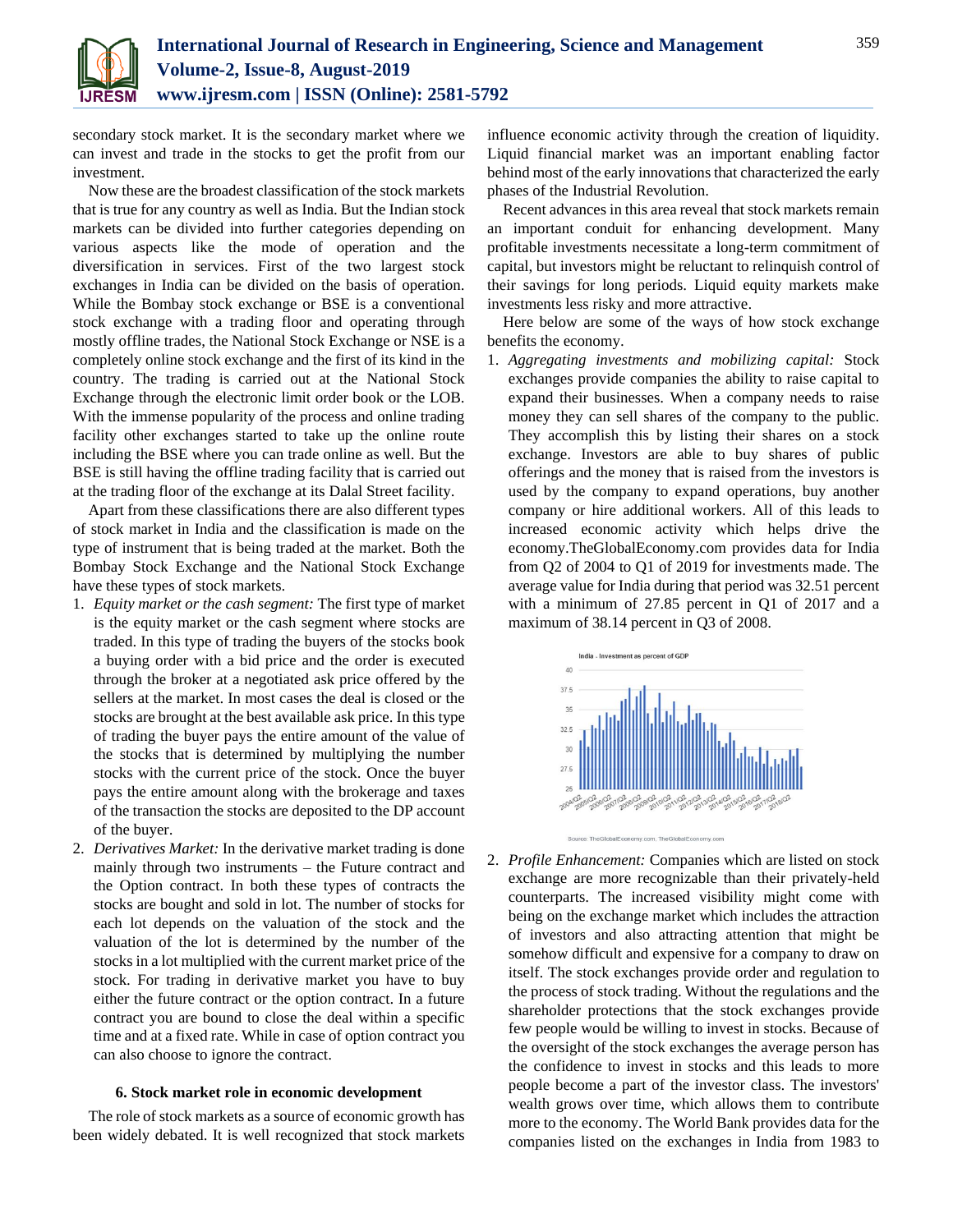

# **International Journal of Research in Engineering, Science and Management Volume-2, Issue-8, August-2019 www.ijresm.com | ISSN (Online): 2581-5792**

2018. The average value for India during that period was 4370 companies with a minimum of 1151 companies in 1983 and a maximum of 5999 companies in 1996.



The number of listed companies on the stock exchange in India is an indicator of the development of the stock market. A higher number means that more companies use equity financing in their business. Of course, the number of listed companies in India and other countries also reflects the size of the economy: larger economies have more firms.

- 3. *Consumption and the Wealth effect:* When stock prices rise and there is a bull market, people are more confident in the market conditions, and their investment increases. They tend to spend more on expensive items such as houses and cars. This is also known as the wealth effect which is how a change in a person's income affects their spending habits and eventually leads to growth in the economy. In the case of a bear market or a fall in stock prices, there is a negative wealth effect. It creates an environment of uncertainty among consumers and a fall in the value of their investment portfolios decreases spending on goods and services. This affects economic growth as consumer spending is a major component of Gross Domestic Product. A common situation of the wealth effect was during the US housing market crash of 2008, which had a large negative impact on consumer's wealth.
- 4. *Increased Value traded:* Companies mostly listed on stock exchanges are much valued higher compared to their privately-held counterparts. This higher, although harnessed valuation can also have companies allowed to offer more flexible share options to the public. Stock exchanges allow any person to invest in the greatest companies in the world. Investors, both large and small, use the stock exchanges to buy into a company's future. Investing would not be possible for the average person if there was not a centralized place to trade stocks. The ability for the average person to invest in these companies leads to increased wealth for the investors. This increased wealth then leads to additional economic activity when the investors spend their money. The World Federation of Exchanges provides data for the stock value traded in India from 2003 to 2017. The average value for India during that period was 52.89 percent with a minimum of 28.96 percent in 2013 and a maximum of 93.97 percent in 2007.





The value of shares traded is the total number of shares traded, both domestic and foreign, multiplied by their respective matching prices. Figures are single counted (only one side of the transaction is considered). Companies admitted to listing and admitted to trading are included in the data. Data are end of year values.

- 5. *Reducing the cost of capital:* India is currently the fastestgrowing major economy in the world, which is no small matter. The question is whether the current growth rate is enough to create quality jobs for a growing population. The experience of the two previous economic booms—in the mid-1990s and in the years before the global meltdown of 2008—is that a shift in trend growth requires an investment boom led by the private sector. One of the requirements for that is competitive cost of capital. There are three ways to think about this challenge. First, the direct tax system has to be overhauled. The indirect tax system has already been transformed with the introduction of the goods and services tax (GST), albeit in a messy form. Second, the cost of borrowing in India is too high. One important reason is that India has been an inflation outlier compared to the rest of the world. Sustained low inflation should help bring down the cost of borrowing. Third, investment activity quickens when the relative cost of intermediate goods falls. In other words, machinery has to be competitively accessed. Prices of machinery and equipment have been falling relative to overall prices for decades, thanks to rising trade and sweeping technological improvements that led to more efficient production of capital goods.
- 6. *Other factors:* The stock market also affects the bond market and pension funds. A large part of pension funds are invested in the stock market and a decrease in the price of shares will lower the value of the fund and affect future pension payments. This can lower economic growth as people who depend on pension income will tend to save more and this lowers spending and eventually the GDP. While a fall in share prices has a negative impact on economic growth and GDP of a nation, it has a positive effect on the bond market. When there is a depression in the stock market, people look for other assets to invest their money in such as bonds or gold. They often provide a better return on investment than shares in the stock market.